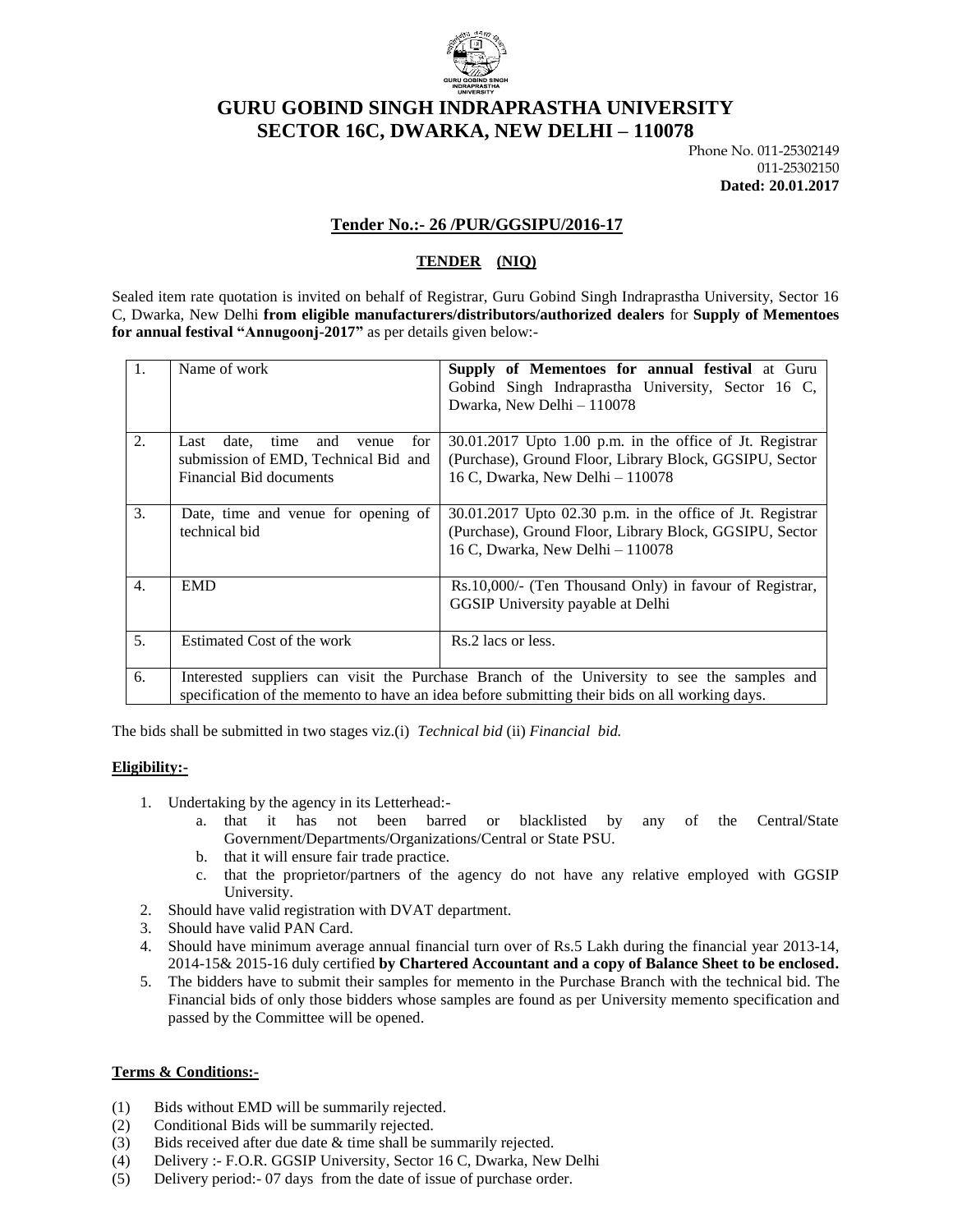- (6) The EMD of unsuccessful bidders shall be refunded immediately.
- (7) In case the successful bidder fails to supply the materials within seven days from the date of issue of purchase order, the EMD shall be forfeited to GGSIP University absolutely.
- (8) The validity of the bid will be 120 days from the date of opening of financial bids. During the validity period, the successful bidder shall not be allowed to withdraw. In case of withdrawal, the EMD shall be forfeited to GGSIP University absolutely and no claim shall be admitted in this regard. Such bidder shall not be allowed to participate in the re-quotation process.
- (9) The rates of successful bidder will be valid for 12 months from the date of issue of letter of acceptance.
- (10) University reserves the right to reject any or all the bids or accept them in part or reject the lowest bid without assigning any reason.
- (11) Unauthorized substitution or materials delivered in error of wrong description or quality or supplied in excess quantity or rejected goods shall be returned to the bidder at bidder's cost & risk.
- (12) The successful bidder shall make all arrangements towards safe and complete delivery at the designated location indicated in the supply order. Such responsibility on the part of the bidder will include taking care of insurance, freight, state level permits etc. as applicable.
- (13) In case of any dispute relating to manufacturing, operation or effect of this contract or the validity or the breach thereof, University and the contractor shall make every effort to resolve amicably by direct discussion/negotiation.
- (14) In case the dispute cannot be settled amicably within 30 days of the raising of dispute by either party, either party may seek settlement of the dispute by arbitration in accordance with the provisions of the Arbitration & Conciliation Act, 1996 and the award made in pursuance thereof shall be binding on all the parties. The sole arbitrator shall be appointed by Vice Chancellor, GGS Indraprastha University.
- (15) The performance under this contract shall not be stopped for any reason whatsoever during the said dispute/proceedings unless the contractor is specifically directed to do so by the University.
- (16) The venue of arbitration proceedings shall be Delhi/New Delhi. The language of proceedings shall be English. The law governing the substantive issues between the parties shall be the Laws of India. All disputes are subject to Jurisdiction of Delhi Courts only.
- (17) It is also a term of the contract that if any fee payable to the arbitrator, shall be paid equally by both the parties. It is also a term of the contract that the arbitrator shall be deemed to have entered in the reference on the date he/she issues notice to both the parties calling them to submit their statement of claims and counter statement of claims.
- (18) Force Majeure.

For purpose of this clause, 'Force Majeure' means an event beyond the control of the contractor and not involving the contractor's fault or negligence and not foreseeable. Such events may include, but are not limited to, acts of the University either in its sovereign or contractual capacity, wars or revolutions, fires, floods, epidemics, quarantine restrictions and freight embargo.

If a Force Majeure situation arises, the contractor shall promptly notify the University in writing of such conditions and cause thereof. Unless otherwise directed by the University in writing, the contractor shall continue to perform its obligations under this contract as far as reasonably practical and shall seek all reasonable alternative means for performance not prevented by Force Majeure event.

> (Sunita Shiva) Dy. Registrar (Purchase)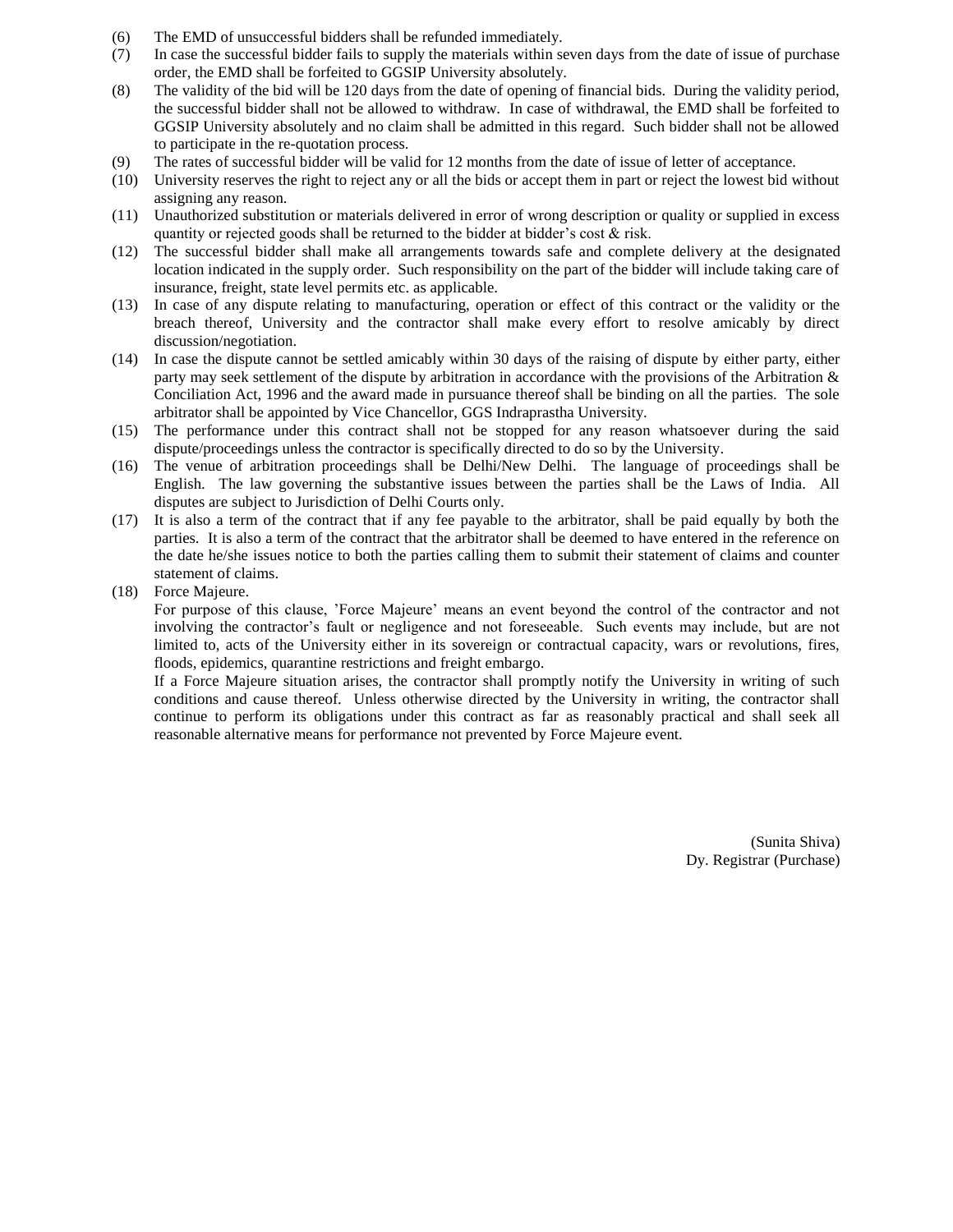| S.  | <b>Description</b>                                           | <b>Picture</b> |
|-----|--------------------------------------------------------------|----------------|
| No. |                                                              |                |
| 1.  | Memento                                                      |                |
|     |                                                              |                |
|     | Specification:-                                              |                |
|     | Metal--Brass                                                 |                |
|     | Minimum Height of brass memento-4 (inch)                     |                |
|     | Polish-Brass polished                                        |                |
|     | Minimum weight of brass memento-375 gram                     |                |
|     | Wooden base dimension --- 5x3.5 (inch) with 2 inch height    |                |
|     | University logo & printed matter as approved on golden strip |                |
|     | Packing of memento in cardboard box.                         |                |
|     |                                                              |                |
|     |                                                              |                |
|     |                                                              |                |
|     |                                                              |                |
|     |                                                              |                |
|     |                                                              |                |
|     |                                                              |                |
|     |                                                              |                |